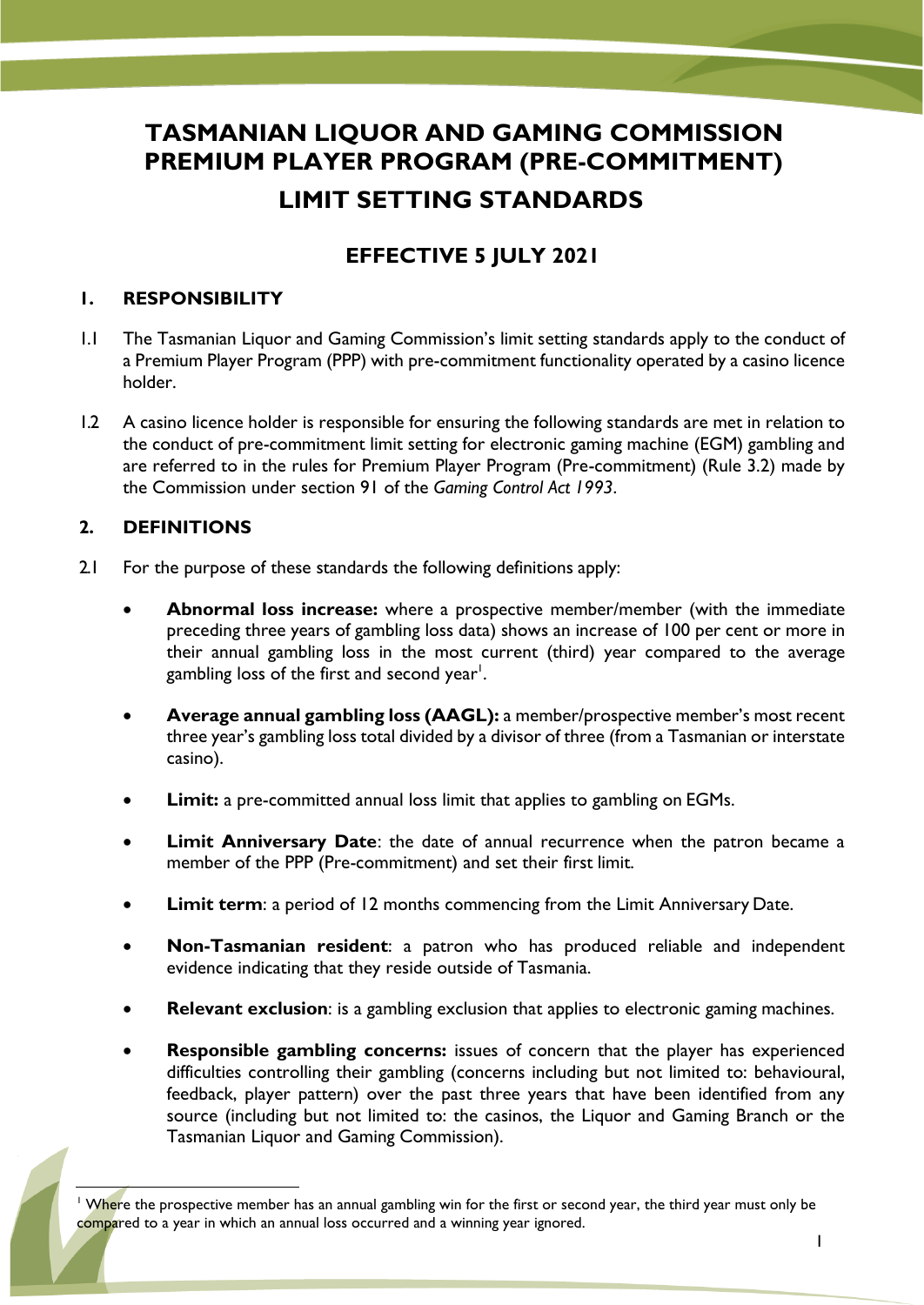- **Return to player:** the ratio of total EGM wins (including progressives and other features) to the total turnover in a game cycle (note gamble bets do not affect turnover and total wins is only affected by the final gamble outcome).
- **Tasmanian Gambling Exclusion Scheme:** is a scheme that provides a means for people to be excluded from gambling venues or from participating in gambling in Tasmania.
- **Tasmanian resident**: a patron who has produced reliable and independent evidence indicating that they reside within Tasmania.
- **Turnover:** is the total amount gambled on EGMs, including any re-gambled winnings.

#### **3. LIMIT SETTING CATEGORIES FOR TASMANIAN RESIDENTS**

- 3.1 At application and renewal, a prospective member who is a Tasmanian resident must be allocated a limit setting category based on the limit requested by the prospective member and an assessment process undertaken by the casino operator. The casino operator must then follow the limit setting process and approval requirements according to the category.
- 3.2 The limit setting categories for prospective members are as follows:

| <b>Category</b> | <b>Initial limit requested</b>                                                                                                                                                                                                                                                                                                                |
|-----------------|-----------------------------------------------------------------------------------------------------------------------------------------------------------------------------------------------------------------------------------------------------------------------------------------------------------------------------------------------|
|                 | a) A limit that is less than; equal to; or up to \$10 000 above a prospective member's<br><b>AAGL</b> amount.                                                                                                                                                                                                                                 |
|                 | A prospective member seeking a limit that falls within this category cannot have had a<br>Tasmanian Gambling Exclusion Scheme (TGES) exclusion (or have self-reported a relevant<br>exclusion in another Australian jurisdiction); have responsible gambling concerns or have<br>an abnormal loss increase.                                   |
| $\mathbf 2$     | a) A prospective member who has not had a TGES exclusion (or a self-reported relevant<br>exclusion in another Australian jurisdiction); does not have a responsible gambling<br>concern; has not had an abnormal loss increase; and seeks a limit that is between<br>\$10 001 and \$30 000 more than the prospective member's AAGL amount; or |
|                 | b) A prospective member has had a TGES exclusion (or a self-reported relevant exclusion<br>in another Australian jurisdiction) and/or has responsible gambling concerns; and/or an<br>abnormal loss increase; and seeks a limit that is less than, equal to or up to \$10 000<br>above their AAGL amount.                                     |
| 3               | a) A prospective member who has not had a TGES exclusion (or a self-reported relevant<br>exclusion in another Australian jurisdiction); does not have responsible gambling<br>concerns; has not had an abnormal loss increase; and seeks a limit that is more than<br>\$30 000 above the patron's AAGL amount; or                             |
|                 | b) A prospective member has had a TGES exclusion (or a self-reported relevant exclusion<br>in another Australian jurisdiction) and/or* has responsible gambling concerns and seeks<br>a limit that is between \$10 001 and \$30 000 more than the prospective member's<br><b>AAGL</b> amount.                                                 |
|                 | *A prospective member with an abnormal loss increase cannot seek a limit above \$10 001 of<br>their AAGL amount.                                                                                                                                                                                                                              |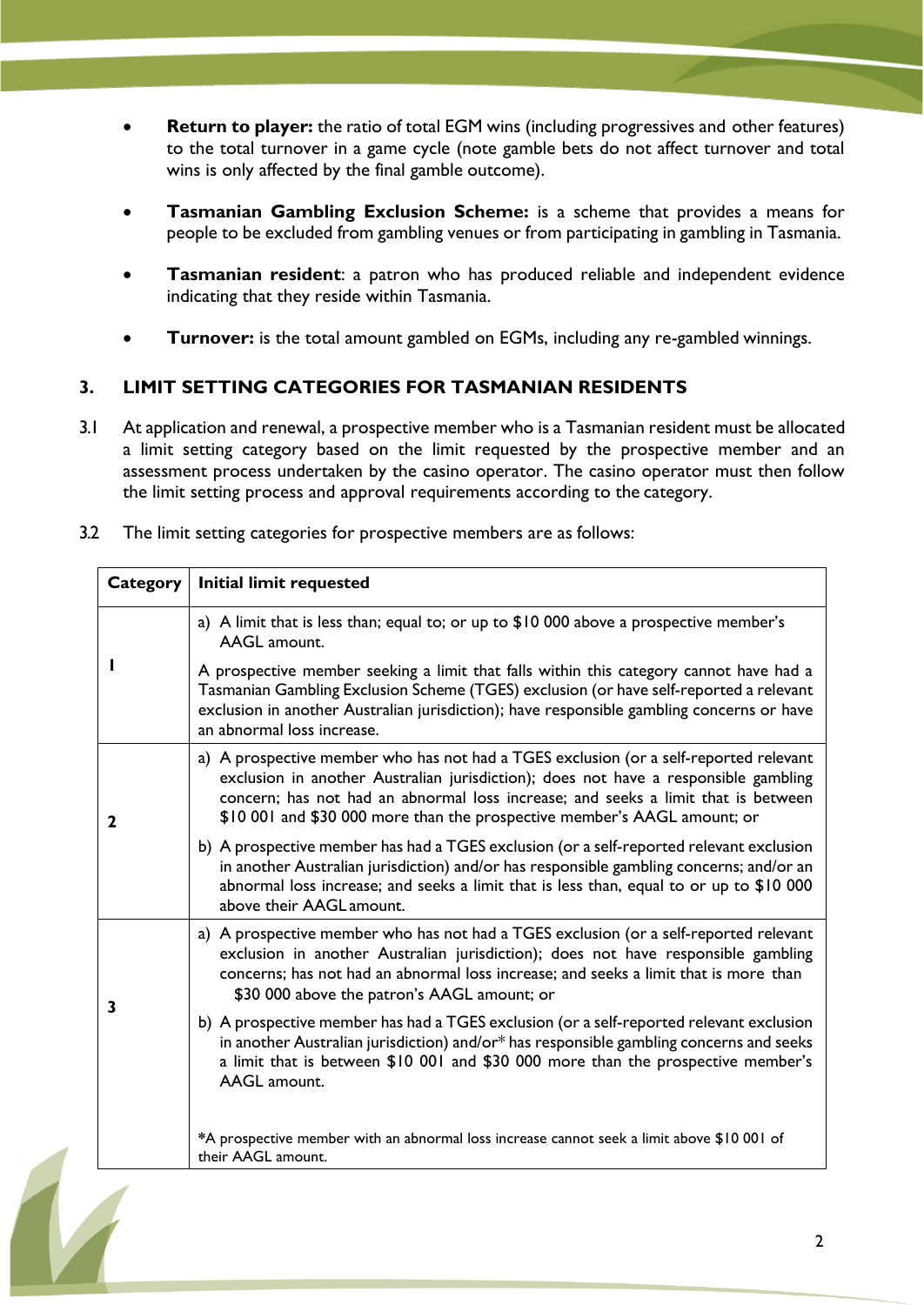3.3 The limit setting categories for renewing members are as follows:

| Category     | <b>Renewing limit sought</b>                                                                                                                                                                                                                                                                                                                                                                                               |
|--------------|----------------------------------------------------------------------------------------------------------------------------------------------------------------------------------------------------------------------------------------------------------------------------------------------------------------------------------------------------------------------------------------------------------------------------|
|              | a) A limit that is less than or equal to the current limit; or                                                                                                                                                                                                                                                                                                                                                             |
|              | b) A limit that is up to $$10 000$ above the current limit or a limit that is not more<br>than double the member's AAGL amount (whichever is lower).                                                                                                                                                                                                                                                                       |
|              | A member seeking a limit in this category cannot have had a TGES exclusion (or a<br>self-reported relevant exclusion in another Australian jurisdiction); or have responsible<br>gambling concerns; or have reached their limit in the previous year.                                                                                                                                                                      |
| $\mathbf{2}$ | a) A member has not had a TGES exclusion (or a self-reported relevant exclusion in<br>another Australian jurisdiction); does not have a responsible gambling concern; has<br>operated within their current limit in the previous year; and seeks a limit that is<br>between \$10 001 and \$30 000 above their current limit or seeks a limit that is<br>more than double the member's AAGL amount (whichever is lower); or |
|              | b) A member that has had a TGES exclusion (or a self-reported relevant exclusion in<br>another Australian jurisdiction); and/or reached their limit in the previous year;<br>and/or has a responsible gambling concern; and seeks a limit that is up to \$10 000<br>above their current limit or a limit that is not more than double the member's<br>AAGL amount (whichever is lower).                                    |
| 3            | a) A member has not had a TGES exclusion (or a self-reported relevant exclusion in<br>another Australian jurisdiction); does not have a responsible gambling concern; has<br>operated within their current limit in the previous year; and seeks a limit that is above<br>the Category 2(a) limit; or                                                                                                                      |
|              | b) A member has had a TGES exclusion (or a self-reported relevant exclusion in another<br>Australian jurisdiction); and/or reached their limit in the previous year; and/or has a<br>responsible gambling concern; and seeks a limit that is between \$10 001 and \$30 000<br>above their current limit; or a limit that is more than double the member's AAGL<br>amount (whichever is lower).                             |

#### **4. CALCULATING AVERAGE ANNUAL GAMBLING LOSS**

- 4.1 A prospective member's/member's AAGL is to be calculated by dividing the total amount of money lost by a prospective member/member on EGMs over the immediate preceding three year period (or lesser period $^2$ ) by a divisor of three.
- 4.2 For the initial limit setting, calculation of the AAGL and Expected AAGL will use a fixed period (up to 31 March 2021) for any new PPP members. This arrangement ceases on 1 August 2022.

### **5. CALCULATING EXPECTED AVERAGE ANNUAL GAMBLING LOSS**

- 5.1 The AAGL may be replaced with the expected AAGL only where the prospective member/member:
	- a) has a return to player ratio of 94 per cent or higher (over the preceding three year period, or lesser period; and
	- b) has a limit setting category of Category 3.

<sup>&</sup>lt;sup>2</sup> Lesser period: to be used where a full three year period of data is unavailable.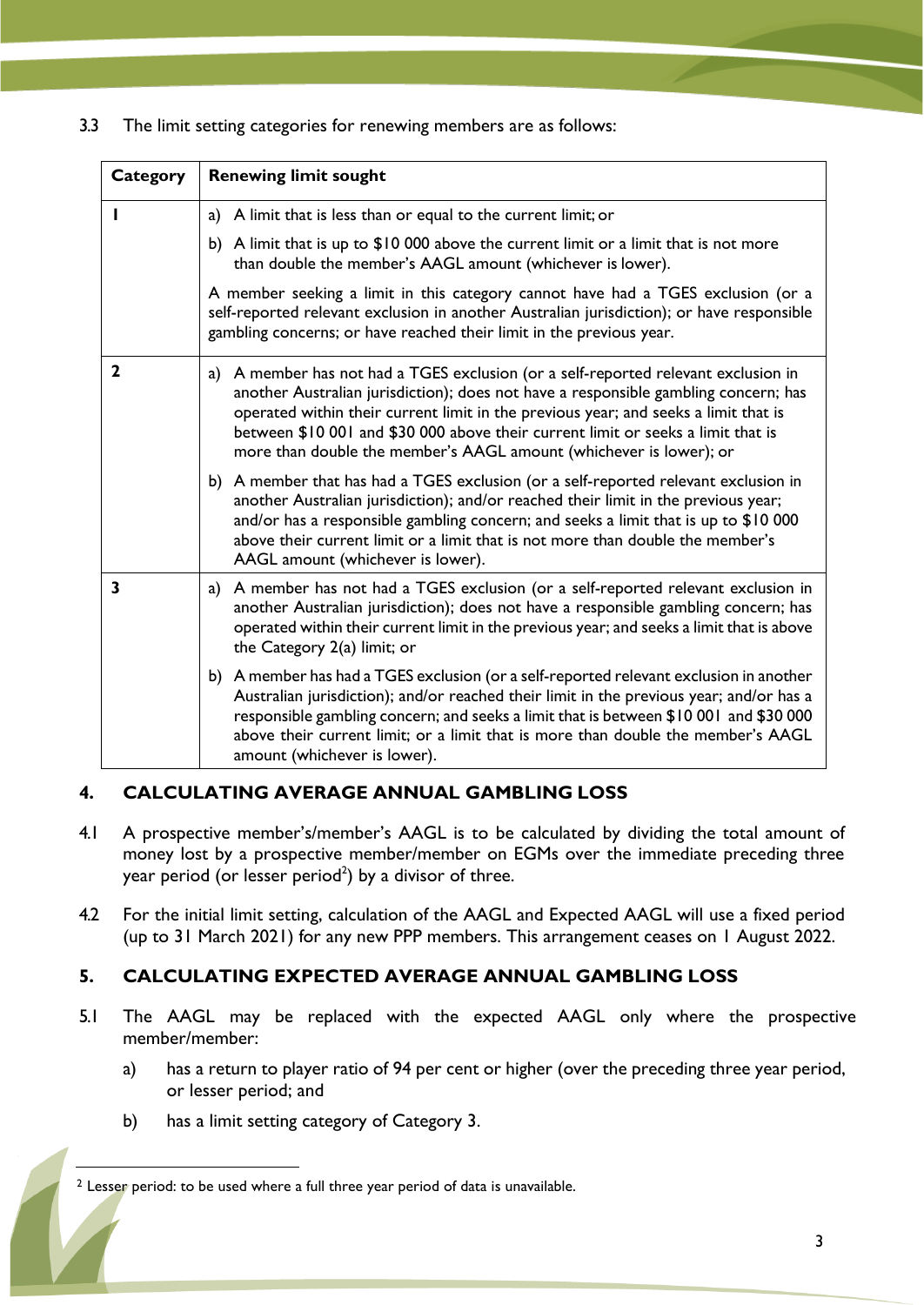5.2 A prospective member's/member's expected AAGL is to be calculated as nine per cent of the prospective member's/member's annual turnover over the immediate preceding three year period (or lesser period) and dividing by a divisor of three.

#### **6. LIMIT SETTING PROCESS FOR TASMANIAN RESIDENTS**

- 6.1 At admission or renewal, the Responsible Gambling Manager or PPP Host must meet with a Category 1 prospective member/member to discuss the requested limit.
- 6.2 At admission or renewal, the Responsible Gambling Manager must meet with Category 2 and Category 3 prospective member/member to discuss the requested limit.
- 6.3 A limit for Category 1 prospective members/members must be approved by the Responsible Gambling Manager or PPP Host.
- 6.4 A limit for Category 2 and 3 prospective members/members must be recommended by the Responsible Gambling Manager and then approved by a more senior authorised person independent of the gaming operations.
- 6.5 In determining an approval of a limit for Category 2 prospective members/members, the casino operator must apply the reasonable person test to its decision making and document the reasons for its decision.
- 6.6 An approval of a limit for Category 3 must include the collection of hard financial data or third party certification from a suitably qualified professional to verify that the requested limit amount is financially sustainable for the prospective or renewing member.
- 6.7 In determining an approval of a limit for Category 3 prospective members/members, the casino operator must apply the reasonable person test to its decision making and document the reasons for its decision.
- 6.8 A Tasmanian PPP member must not increase their limit unless it is in conjunction with an annual renewal process.
- 6.9 If a PPP member has not reached their limit and requests a limit reduction, the casino operator must undertake the limit reduction change within 24 hours of the request.